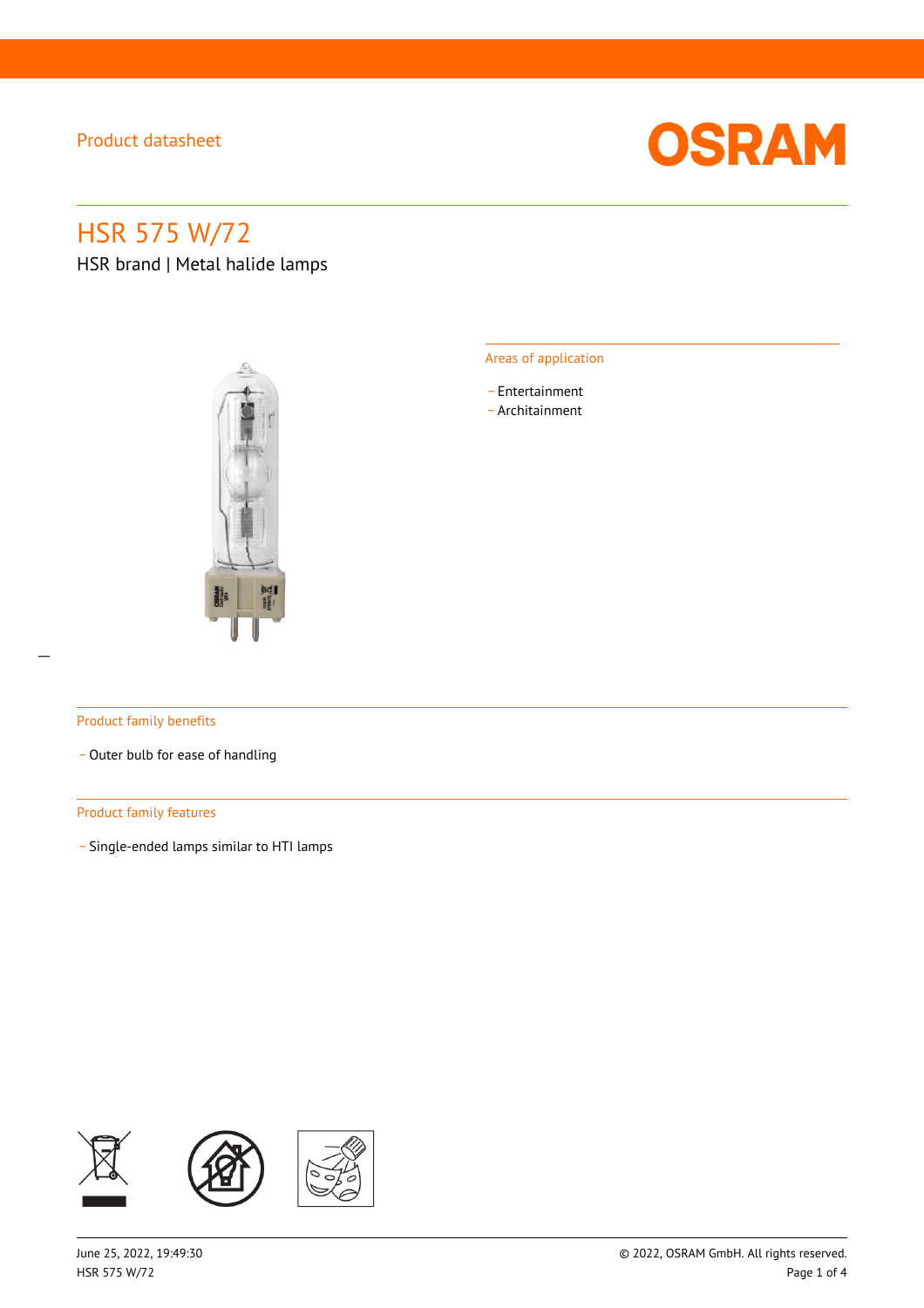### Technical data

### **Electrical data**

| Nominal wattage        | 575.00 W |
|------------------------|----------|
| Nominal voltage        | 97.5 V   |
| Lamp voltage           | 95 V     |
| <b>Nominal current</b> | 7.00 A   |
| Lamp current           | 6.1A     |

### **Photometrical data**

| <b>Nominal luminous flux</b> | 49000 lm                 |
|------------------------------|--------------------------|
| Luminance                    | 10000 cd/cm <sup>2</sup> |
| Color temperature            | 7200 K                   |
| <b>Luminous efficacy</b>     | 85 lm/W                  |

### **Dimensions & weight**

 $\overline{a}$ 



| <b>Diameter</b>                    | 30.0 mm  |
|------------------------------------|----------|
| Length                             | 125.0 mm |
| Light center length (LCL)          | 65.0 mm  |
| Lifespan                           |          |
| Lifespan                           | 1000 h   |
| <b>Additional product data</b>     |          |
| <b>Base (standard designation)</b> | GX9.5    |
| <b>Capabilities</b>                |          |
| <b>Burning position</b>            | Other    |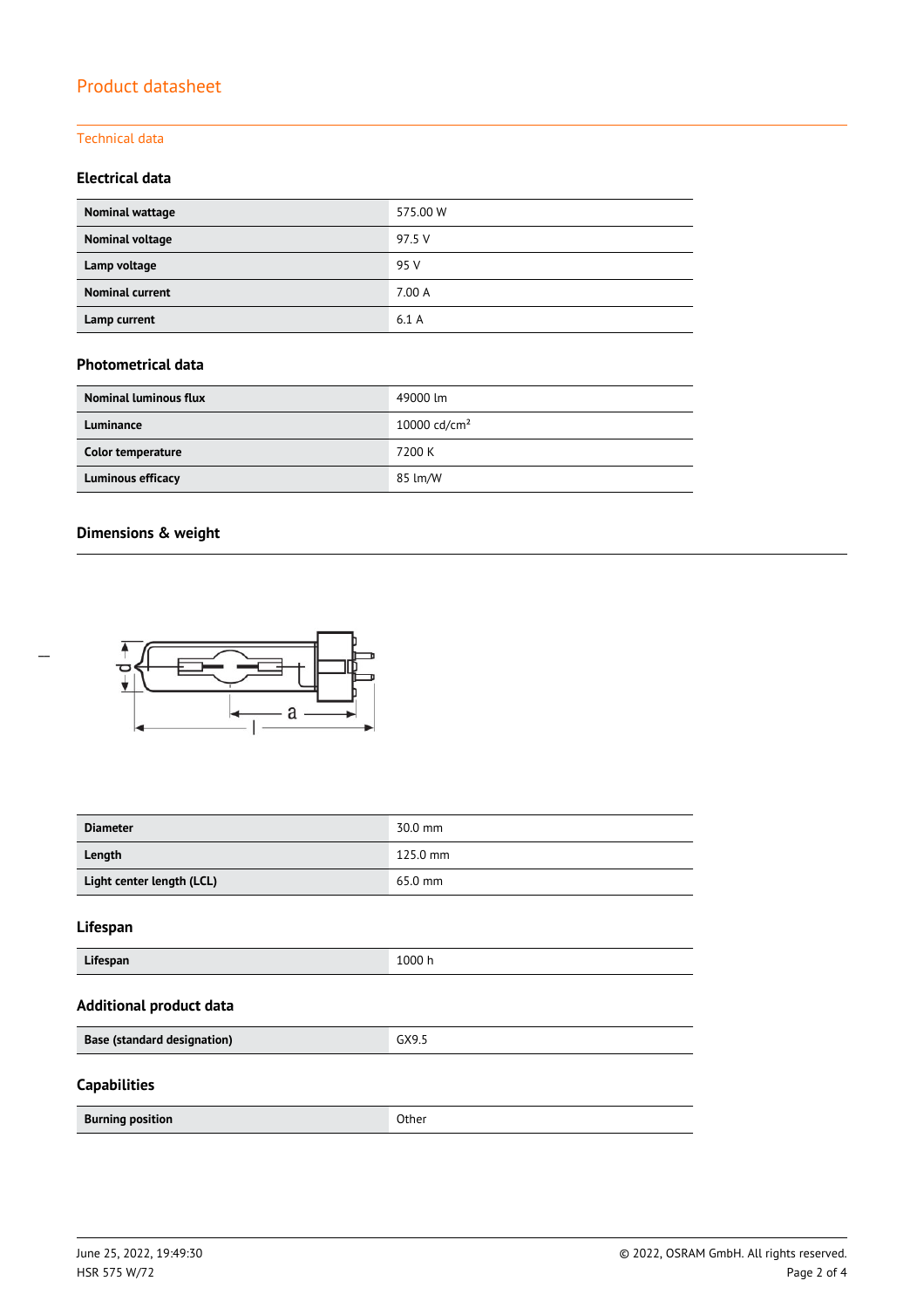### **Environmental information**

### **Information according Art. 33 of EU Regulation (EC) 1907/2006 (REACh)**

| Date of Declaration               | 19-01-2022                                    |  |
|-----------------------------------|-----------------------------------------------|--|
| <b>Primary Article Identifier</b> | 4008321074126   4008321625908   4008321662583 |  |
| Candidate List Substance 1        | No declarable substances contained            |  |
| Declaration No. in SCIP database  | No declarable substances contained            |  |